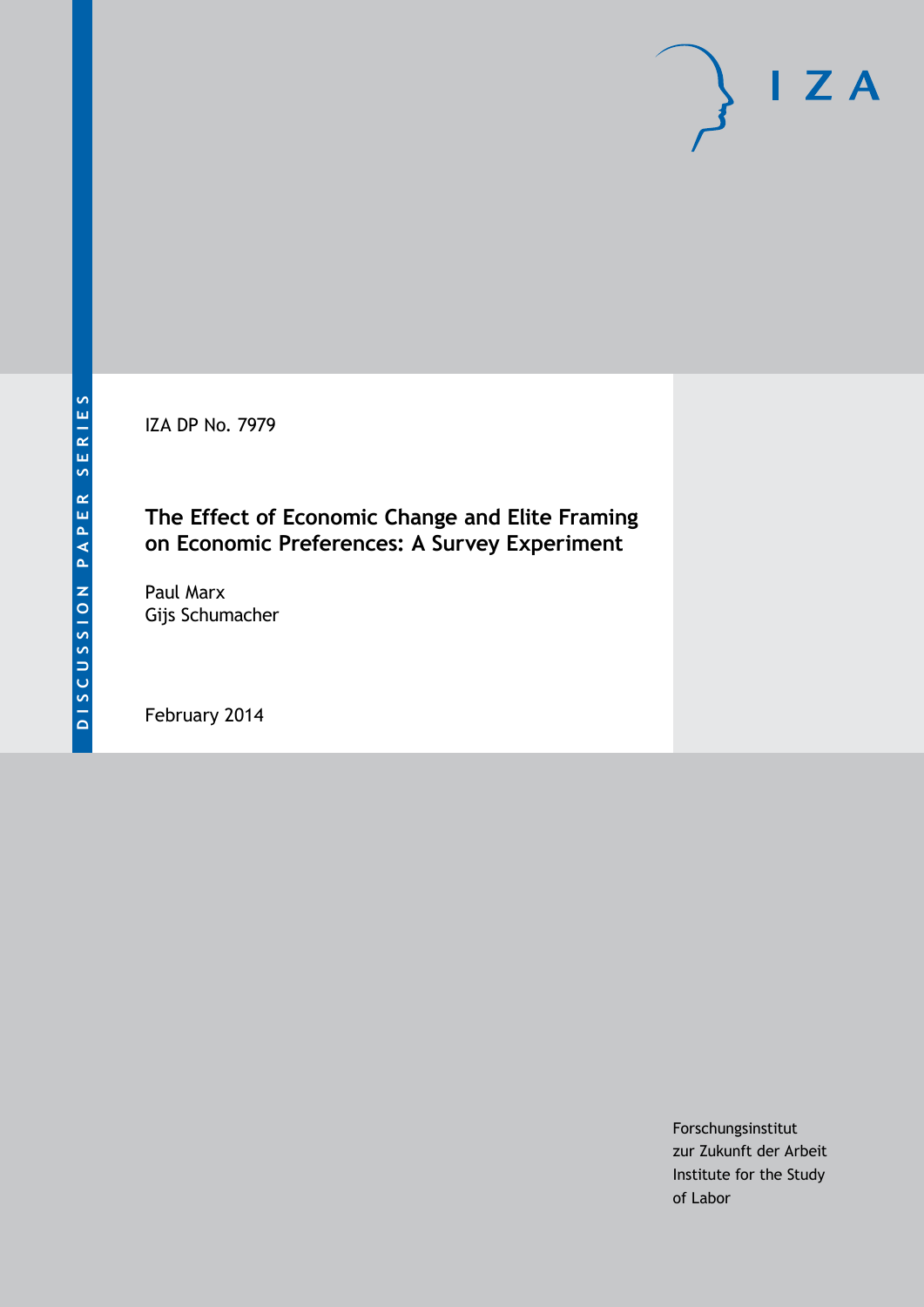# **The Effect of Economic Change and Elite Framing on Economic Preferences: A Survey Experiment**

### **Paul Marx**

*University of Southern Denmark and IZA*

### **Gijs Schumacher**

*University of Southern Denmark*

Discussion Paper No. 7979 February 2014

IZA

P.O. Box 7240 53072 Bonn Germany

Phone: +49-228-3894-0 Fax: +49-228-3894-180 E-mail: [iza@iza.org](mailto:iza@iza.org)

Any opinions expressed here are those of the author(s) and not those of IZA. Research published in this series may include views on policy, but the institute itself takes no institutional policy positions. The IZA research network is committed to the IZA Guiding Principles of Research Integrity.

The Institute for the Study of Labor (IZA) in Bonn is a local and virtual international research center and a place of communication between science, politics and business. IZA is an independent nonprofit organization supported by Deutsche Post Foundation. The center is associated with the University of Bonn and offers a stimulating research environment through its international network, workshops and conferences, data service, project support, research visits and doctoral program. IZA engages in (i) original and internationally competitive research in all fields of labor economics, (ii) development of policy concepts, and (iii) dissemination of research results and concepts to the interested public.

<span id="page-1-0"></span>IZA Discussion Papers often represent preliminary work and are circulated to encourage discussion. Citation of such a paper should account for its provisional character. A revised version may be available directly from the author.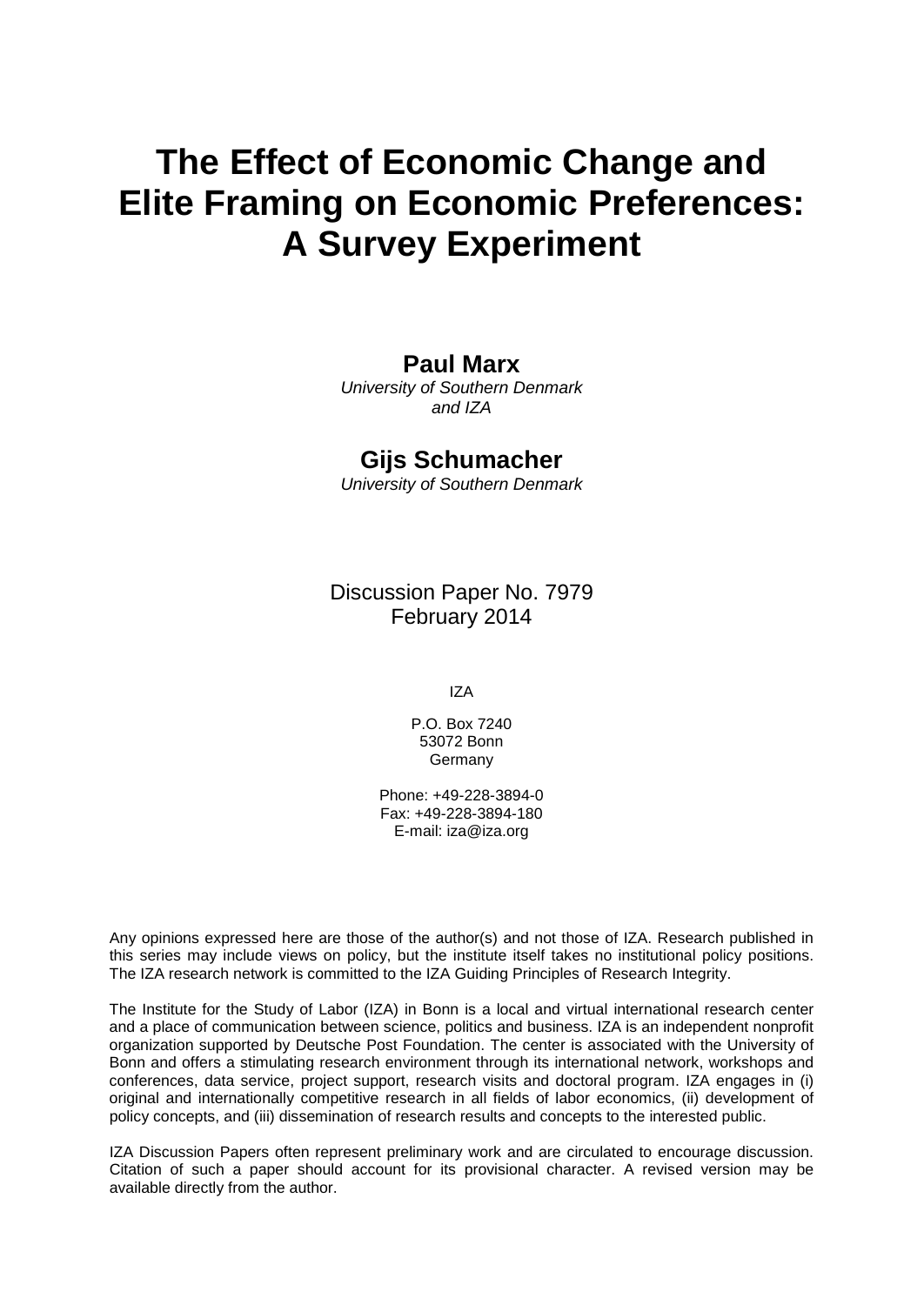IZA Discussion Paper No. 7979 February 2014

# **ABSTRACT**

# **The Effect of Economic Change and Elite Framing on Economic Preferences: A Survey Experiment[\\*](#page-1-0)**

An unresolved question in political science is how economic downturns affect citizens' economic left-right preferences. Existing observational studies fail to isolate the effect of economic conditions and the effect of elite framing of these conditions. We therefore designed a survey experiment to evaluate how economic change in conjunction with different elite frames impact on citizens' preferences for economic policies. We hypothesise and demonstrate that the effects of these frames differ by income group and partisanship. Our survey experiment – carried out in the UK – demonstrates that poor economic prospects motivate support for unemployment benefits vis-à-vis deficit reduction. Emphasis on government debt and deficits increases support for the latter policy option. Also, we find support for the hypothesis that partisans are less responsive to the economy than independents.

JEL Classification: D72, Z18

Keywords: economic preferences, economic crises, elite framing, survey experiment, UK

Corresponding author:

Paul Marx University of Southern Denmark Department of Political Science and Public Management Campusvej 55 5230 Odense M **Denmark** E-mail: [marx@sam.sdu.dk](mailto:marx@sam.sdu.dk)

We gratefully acknowledge comments by Bert Bakker, Jordi Munoz and Lee Savage. The data collection for this paper was funded by the "Reforming Welfare State Institutions Programme". Paul Marx's and Gijs Schumacher's research was supported by a grant from the Carlsberg Foundation and Danish Research Council, respectively.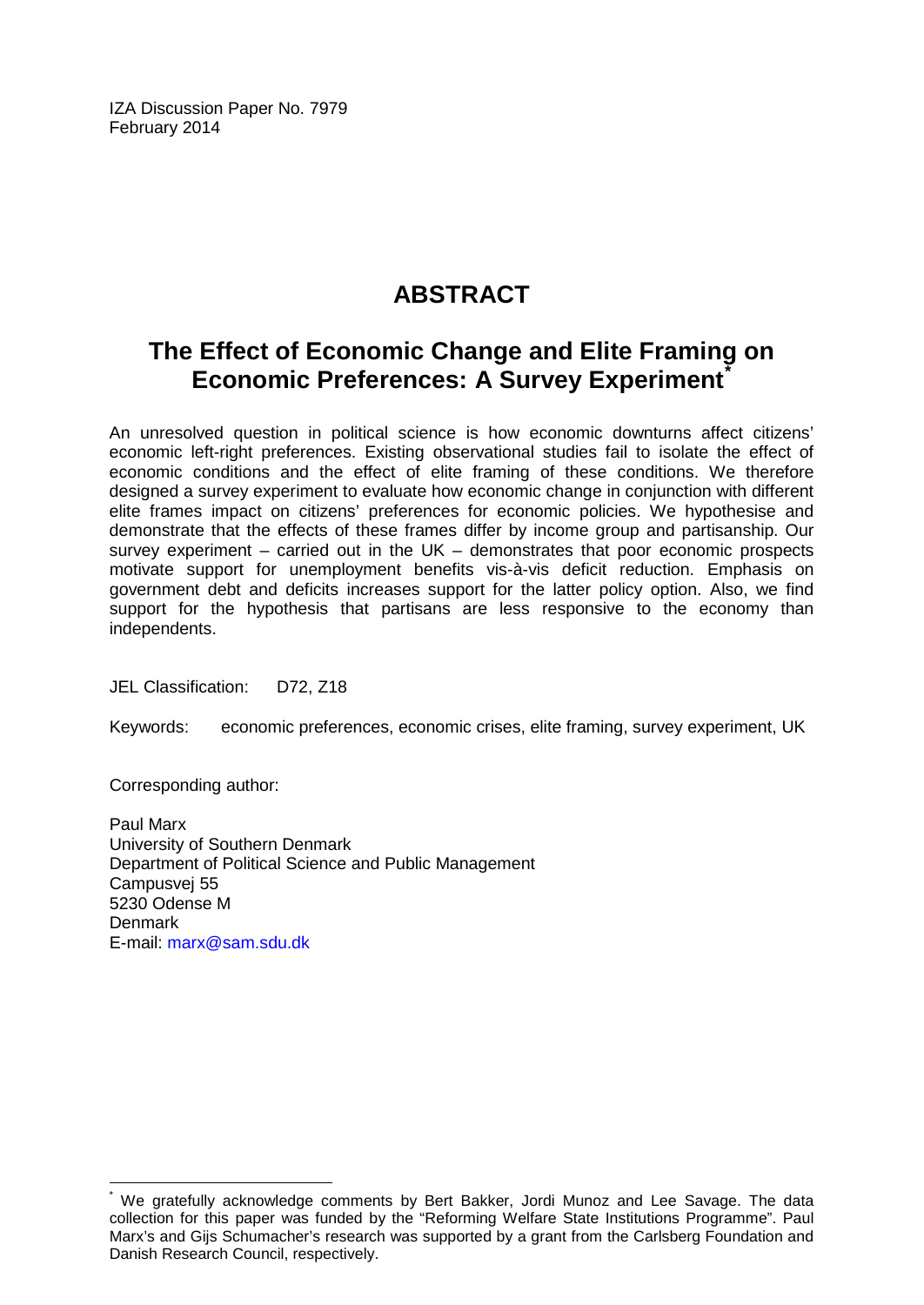An unresolved question in political science is how economic downturns affect citizens' economic left-right preferences. Do economic downturns increase support for left-wing economic policies through citizens' concern about unemployment risk and social inequality? Some studies indeed demonstrate that in times of economic crises public opinion shifts to the left (Blekesaune & Quadagno, 2003; Blekesaune, 2007; Kam & Nam, 2008; Soroka & Wlezien, 2005). Others claim that economic hardship strengthens materialist considerations at the expense of "luxury" post-materialist considerations (Inglehart & Abramson, 1995; Inglehart, 1985) so that citizens on average become more critical of the welfare state. Some studies indeed show that in times of economic crisis public opinion shifts to the right (Durr, [1](#page-3-0)993; Stevenson, 2001).<sup>1</sup>

A cause of this inconclusiveness is that the observational micro- or macro-level data this research uses provides no control over the impact of the subjective *and* objective economy on preferences for economic policies. Economic conditions vary over time, but also (competing) elites differ in how they frame economic conditions over time. Because of this the causes of public opinion change are difficult to isolate in observational studies. A second potential cause for the inconclusive results is that individuals may vary in how they respond to changes in economic conditions. Partisans are more likely to take cues from elites they identify with (Taber & Lodge, 2006) whereas political independents are less biased in their perception of the economy (Kayser and Wlezien 2011). Also poor, rich or middle-class individuals have different propensities to benefit from or pay for redistribution. Hence, they should respond differently to economic downturns. In this research note we therefore present a survey experiment that exposed groups of respondents to different

<span id="page-3-0"></span> $1$  Another view is that the type of crisis matters, for example Erikson and co-authors (Erikson, Mackuen, & Stimson, 2002) find that unemployment drives public opinion to the left, but inflation drives public opinion to the right.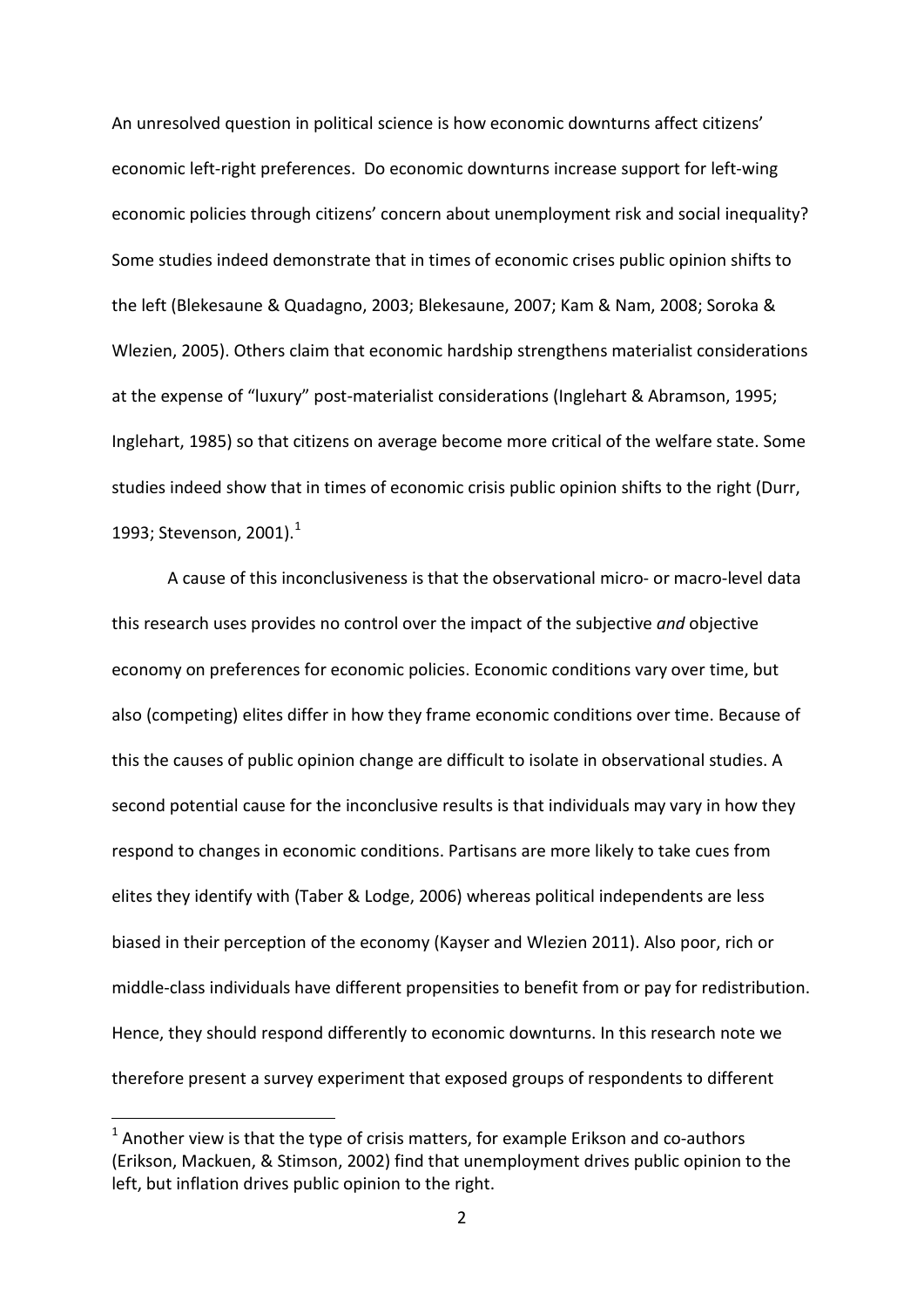frames of the economy to disentangle the effect of the objective economy from the effect of elite interpretations of the objective economy.

#### **Objective and Ideological Frames**

Framing experiments randomly assign individuals to different messages and differences in attitude between treatments group is interpreted as a framing effect (Chong & Druckman, 2007; Druckman, 2004). In the area of economic policy preferences several experiments report framing effects (Kangas, Niemelä, & Varjonen, 2013; Malhotra & Margalit, 2010; Petersen, Sznycer, Cosmides, & Tooby, 2012). We build on this small but emerging literature to analyse the effect of three different frames – the *objective frame*, the *inequality frame* and the *deficit frame* - on a specific economic policy preference: support for benefits for the unemployed vis-à-vis support for deficit reduction. Specifically, our dependent variable is the answer to the question "Which of the two following goals do you personally think the government should prioritise? (1) Maintaining the standard of living for the unemployed even it this leads to a higher budget deficit or (2) reducing the budget deficit even if it means cuts in unemployment benefits". We force respondents to choose between options to mimic real-world political discourses in which these options are typically presented as mutually exclusive. Now we turn to discussing the design and expectations for each of the three frames.

First, the objective frame provides a concrete statement about unemployment "Next year unemployment in UK will reach an all-time high. Many jobs in the public and private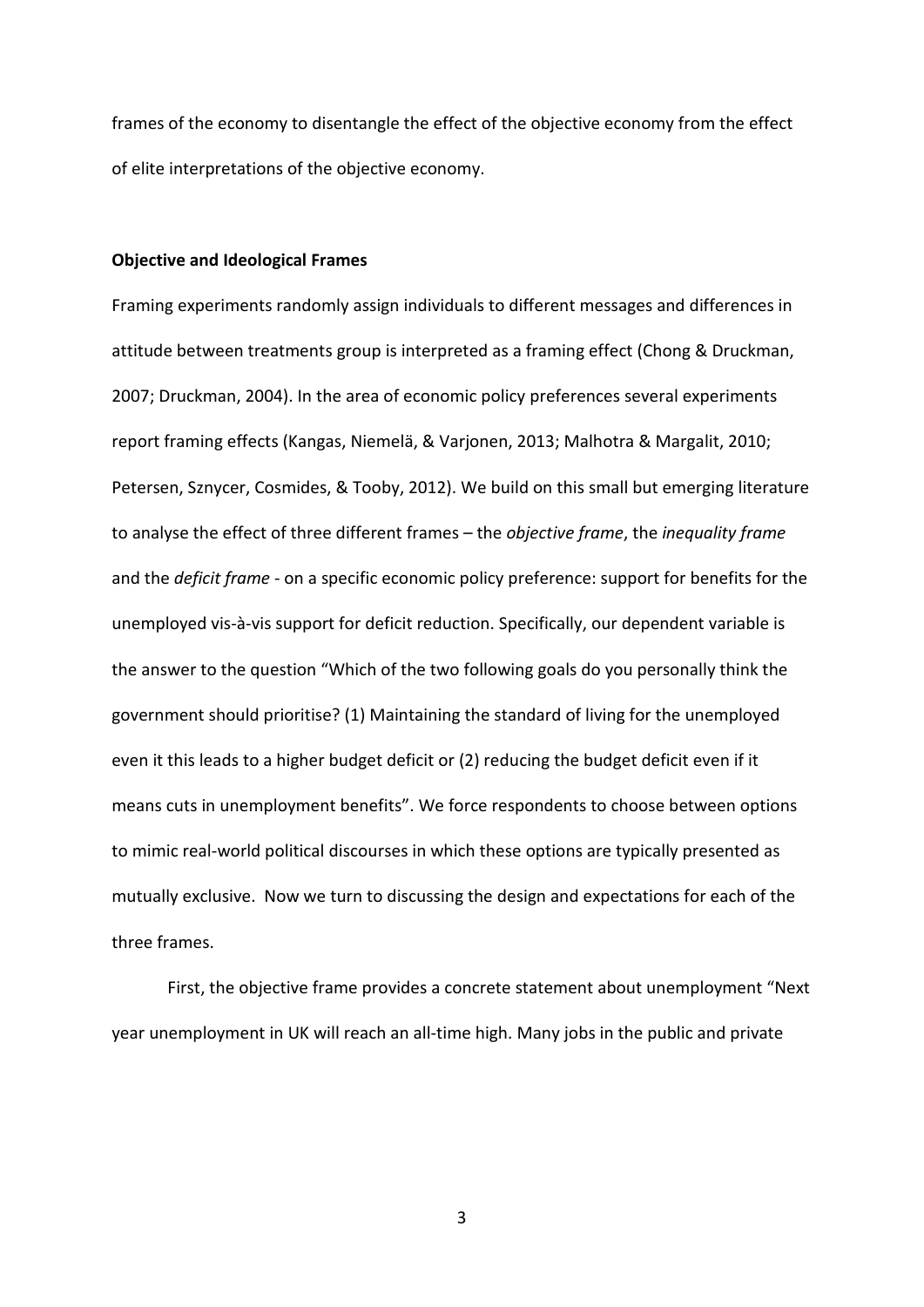sector will be cut." The treatment aims to signal a poor prospective economic situation.<sup>[2](#page-3-0)</sup> Bv doing so we expect to activate two mechanisms: (1) people from low income brackets, who have little savings and pay little taxes, will be mainly concerned with the risk of personal job loss and therefore choose to defend unemployment benefits more than people in a similar socio-economic situation who did not receive this treatment (the control group); (2) people with higher incomes may feel threatened by this negative economic prospect, too, and therefore support unemployment benefits as a means to insure themselves against future income loss (Rehm, 2009). On the other hand, worries about higher tax burdens because of a bloated welfare state, government debts and budget deficits may dominate and individuals with higher incomes become more supportive of retrenchment. In sum, there are competing hypotheses for the effect of poor economic prospects on the entire population (H1A: more support, H1B: less support), but we unambiguously expect more support for keeping unemployment programmes compared to the control group among low incomes (H2).

Second, the inequality frame is similar to the objective frame plus this information: "Experts say that unemployment benefits need to be kept at their current level to keep people from falling into poverty. Otherwise the UK will become a more unequal country". We expect that our emphasis on inequality activates inequality aversion. Individuals are highly sensitive to unequal outcomes and seek some form of distributive justice (Fong, 2001) which is a deep-seated trait with evolutionary origins (Bowles & Gintis, 2011). Hence, we expect inequality aversion to be activated by this frame which leads to more support for the unemployment programme than in the objective frame (H3). Because of the deep-

<span id="page-5-0"></span> $2$  We chose unemployment as an economic indicator rather than GDP growth or inflation, because unemployment is a very salient and intuitive indicator which has been frequently used in the literature.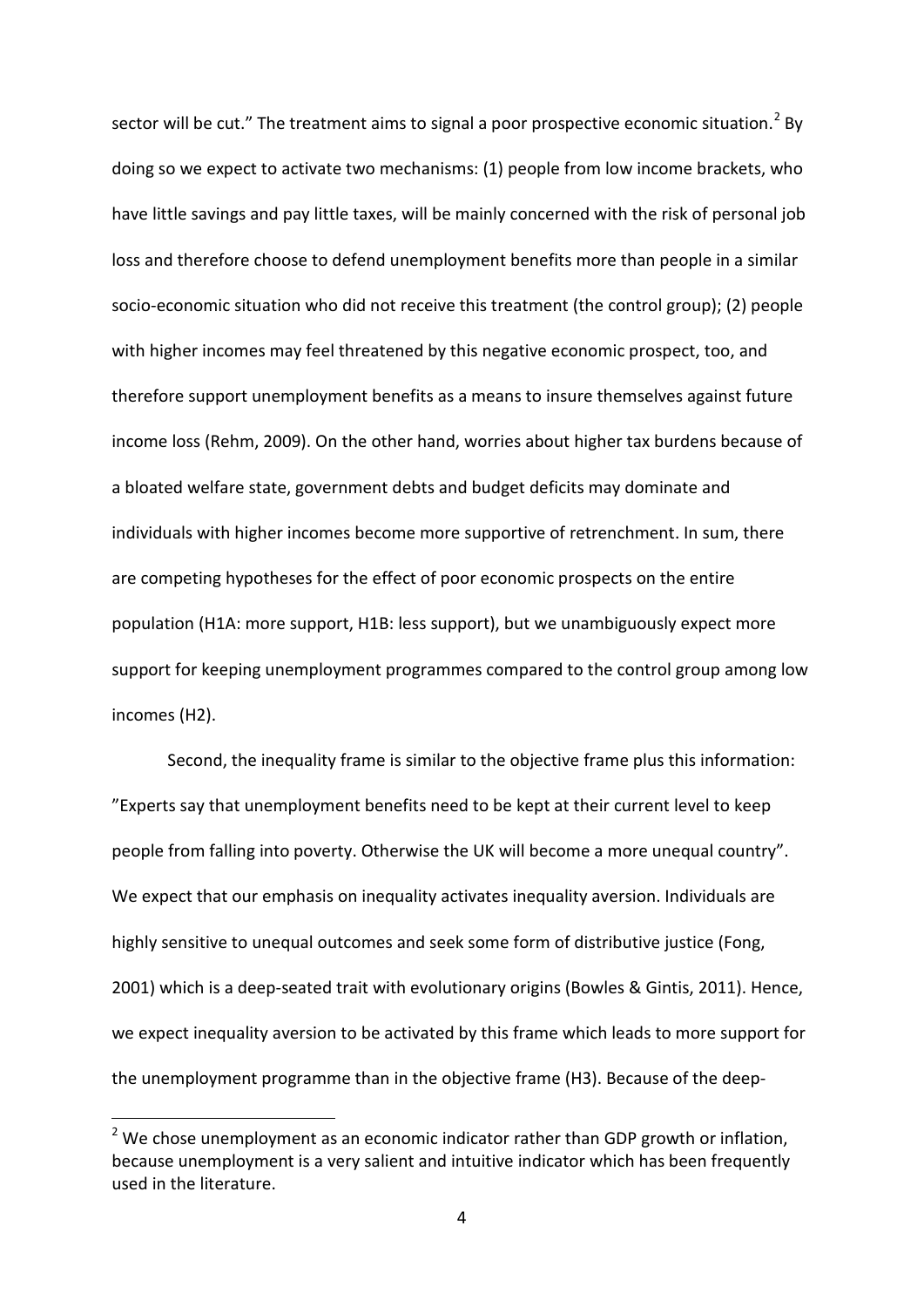seated character of inequality aversion this should be irrespective of income. This would contradict Durr's (1993) argument that inequality aversion is a luxury only affordable in good economic times. Also, we expect the prospect of more inequality, typical concerns of left parties, to resonate better with participants that identify with these parties. They should be more strongly activated than in the objective frame (H4).

Third, in the deficit frame we add to the objective frame the sentence: "Experts say that unemployment benefits need to be cut, because the costs will skyrocket and push the budget further into deficit. Otherwise debts will be passed on to future generations". This frame reflects a welfare critical rhetoric typically adopted by right-wing parties. By emphasizing debts and deficits we seek to activate concerns for higher tax burdens because of excessive government spending and thereby reduce the effect of inequality aversion. Survey evidence demonstrates that citizens that perceive the welfare state as straining the economy discount redistributive goals (Giger & Nelson, 2013). Hence, we expect here that people choose to cut the unemployment programme for the sake of the budget, particularly if they have high incomes and pay more taxes (H5). Because this echoes – generally speaking – a message from a right-wing party, we expect participants that identify with a right-wing party to be more in favour of retrenching the unemployment programme than in other treatments (H6).

So far we have formulated expectations about income and partisanship. However, many people do not identify with a political party. Although partisans are very responsive to specific party cues or cues that resonate with their beliefs, they are less responsive to nonparty cues (Taber & Lodge, 2006). Therefore the more partisans in a polity, the less economic voting takes place (Kayser & Wlezien, 2011). Independents, however, are more receptive to non-party cues and therefore we expect their responses to our frames to be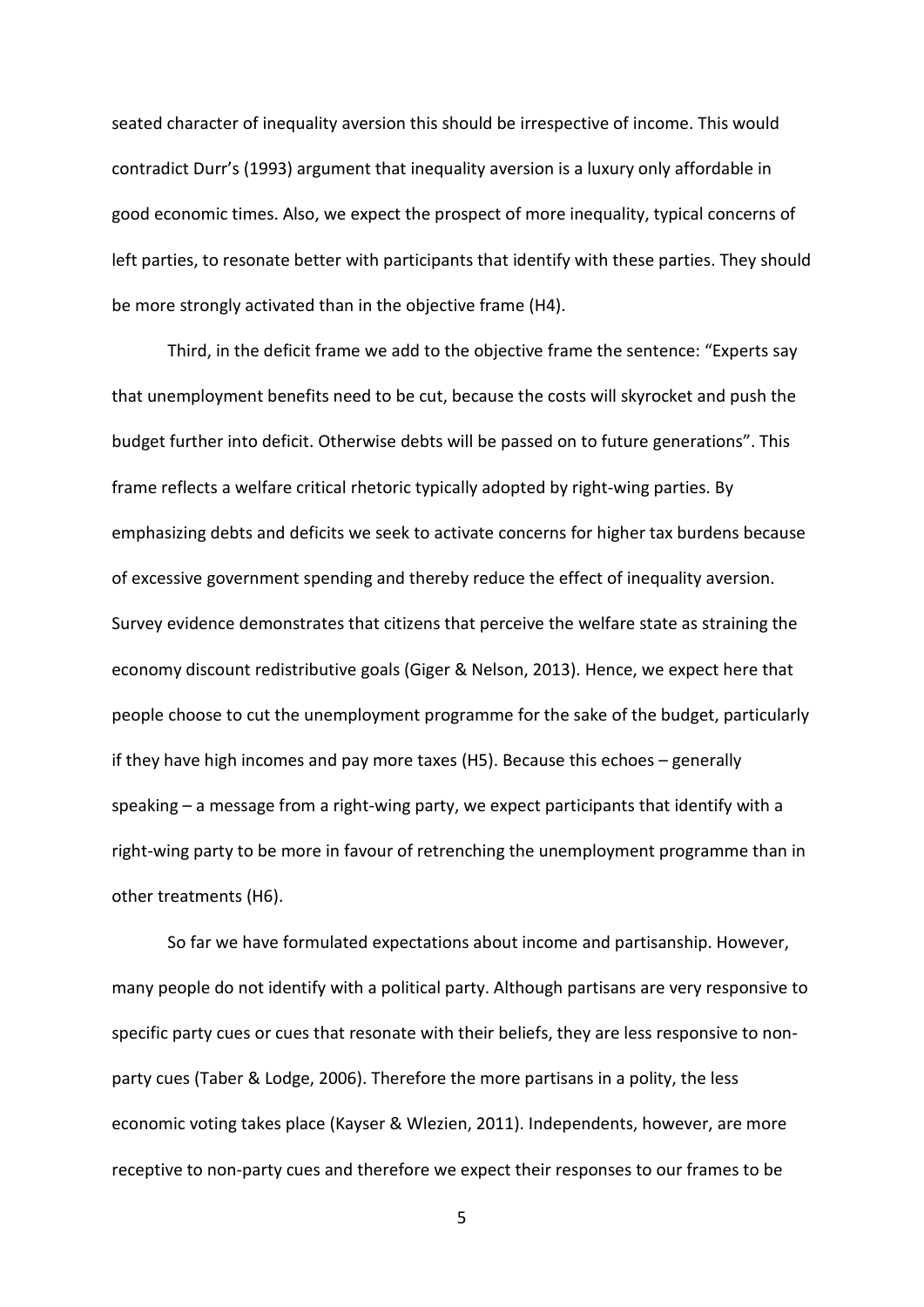stronger than the responses of partisans (H7). Also, because these independents carry less

ideological baggage we expect them to support the unemployment programme in the

inequality treatment but support the reverse opinion in the deficit treatment.

#### **Table 1. Overview of hypotheses**

|      | H1A: Poor economic prospects lead to more support for unemployment benefits                |
|------|--------------------------------------------------------------------------------------------|
| H1B: | Poor economic prospects lead to less support for unemployment benefits                     |
| H2:  | Poor economic prospects lead to more support for unemployment benefits for individuals     |
|      | with low-income                                                                            |
| H3:  | Poor economic prospects lead to more support for unemployment benefits if inequality is    |
|      | emphasised                                                                                 |
| H4:  | Left-wing partisans support unemployment benefits more if inequality is emphasised         |
| H5:  | Poor economic prospects lead to less support for unemployment benefits if debt and deficit |
|      | are emphasised.                                                                            |
| H6:  | Right-wing partisans support unemployment benefits less if debt and deficit are emphasised |
| H7:  | Independents respond more strongly to our treatments than partisans                        |

### **Design of the study**

To evaluate these claims (see table 1) we fielded a survey experiment<sup>[3](#page-5-0)</sup> in the UK with ca.

3500 respondents 18 years or older in December 2012. The sample is drawn from the

YouGov panel and nationally representative on key variables such as gender, income,

education and political preferences. We randomly assigned respondents to one of three

experimental conditions or the control group.

We discuss our results in three ways. First, we compare the outcome of our

dependent variable for each treatment. This allows us to evaluate the main effects of the

 $3$  We use a survey rather than a laboratory experiment, because it provides better comparability to existing research (which is pre-dominantly based on survey data) and greater external validity. Moreover, survey experiments are typically used in framing studies.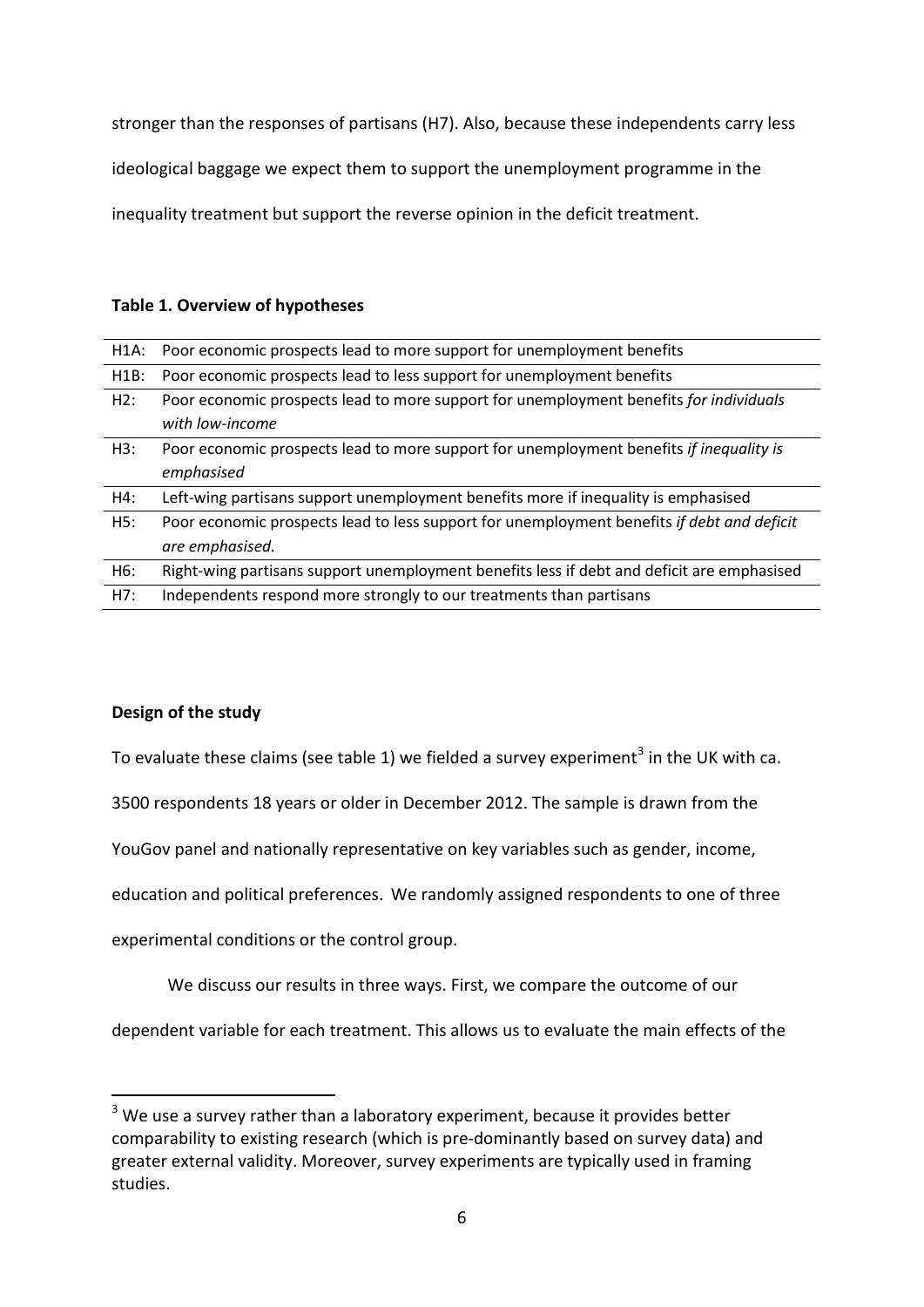treatments (H1A, H1B and H5). Second, we regress support for retrenchment on dummies for the experimental conditions, income group and an interaction term between the experimental condition and income. This allows us to analyse heterogeneous treatments effects – i.e. the varying effect of income per treatment (H2 and H3). To measure income, we asked respondents for their annual household income and group them into three categories: low (<10'000 GBP), medium (10'0000 - 34'999 GBP) and high. We include the following control variables: age, gender, a dummy for holding a university degree, political knowledge and partisanship (for descriptives and operationalization see appendix). Our dependent variable is a choice between two options; hence we use binary logistic regression. Third, we repeat the analysis with an interaction term between partisanship and treatments. This allows us to analyse the remaining heterogeneous treatment effects (H4, H6 and H7). Respondents are coded as party identifiers if they state to feel close or very close to a party. Subsequently, they are coded into left (Labour), right (Conservatives) and other partisans (e.g. Liberal Democrats, UKIP and Greens). Given the unclear expectations we do not show results for 'other' partisans. All remaining respondents are coded as independents.

#### **Do Poor Economic Prospects Drive Support for Unemployment Benefits?**

Figure 1 displays the proportion of respondents supporting retrenchment of unemployment benefits and the 95% confidence intervals of the proportion. In the control group there is a majority in favour of retrenchment (58%). This is plausible given the political context at the time of the survey, in which the coalition of Conservatives and Liberal Democrats strongly advocated reducing the budget deficit, not least by cutting unemployment benefits. We are, however, mostly interested in differences between experimental conditions. As predicted in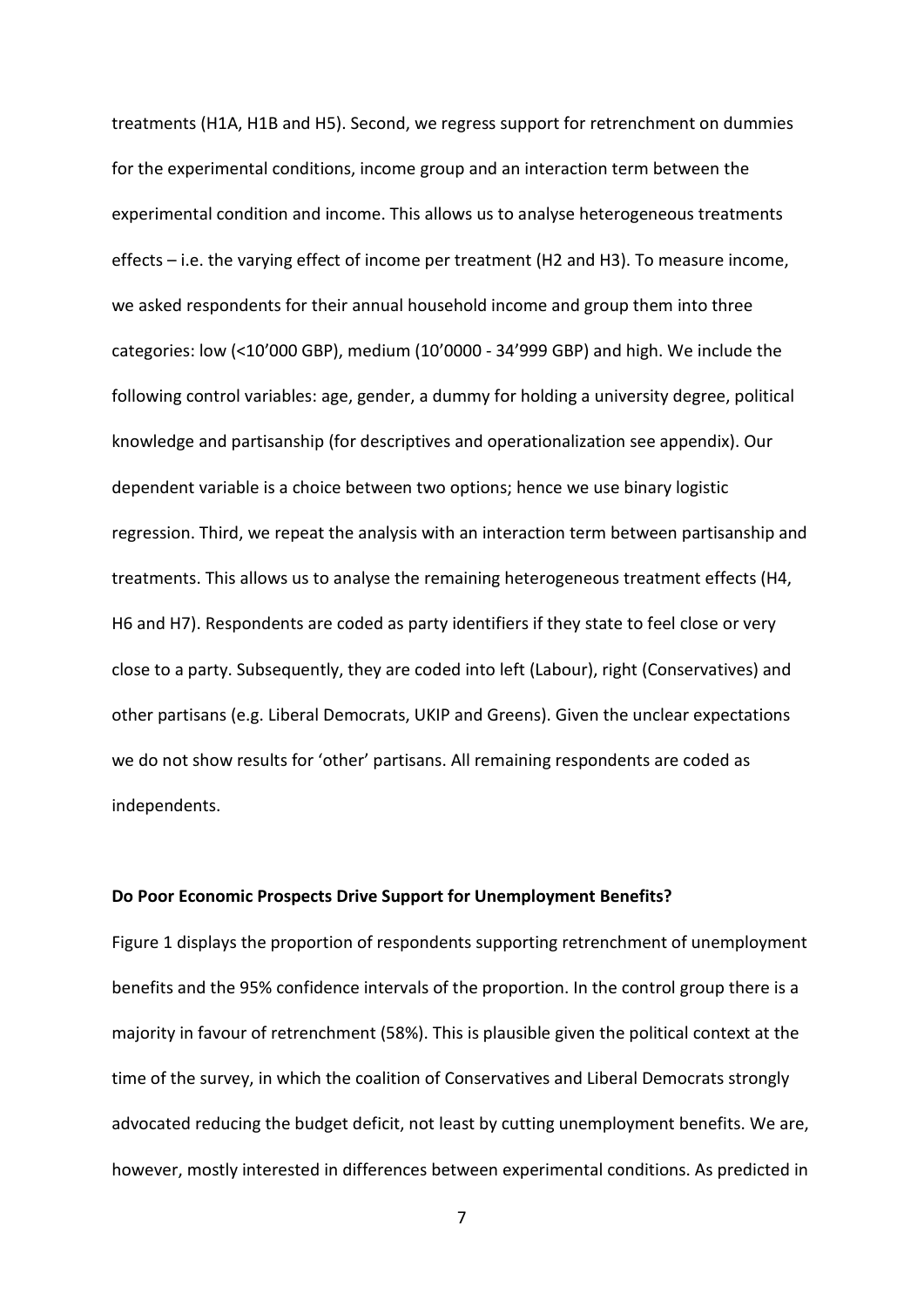H1A the poor economic prospects in the objective frame push respondents on average to supporting unemployment benefits (49%) and thus bias them against retrenchment (significantly different with  $p = 0.001$ ). This supports H1A and rejects H1B.

Virtually the same proportion of respondents (49%) supports keeping the unemployment benefits in the inequality frame (significantly different with  $p = 0.002$ ). This could be expected as well, because concerns about inequality and poverty should increase support for social protection. Both findings are statistically and substantially significant, as support drops by nine percentage points and more importantly, the median voter swings from supporting retrenchment in the control group to supporting the benefits in both treatments.

The group exposed to the deficit frame is more in support of retrenchment than the participants exposed to the objective frame or the inequality frame (significantly smaller at respectively  $p = 0.003$  and  $p = 0.002$ ). The average support in this condition resembles the control group. Given the effects of the previous treatments, this is not a null finding. By emphasizing debts and deficits rather than inequality, support swings to retrenchment of the programme. In other words, the deficit frame produces a rightward shift in favour of retrenchment which offsets the leftward shift induced by objective economic news. Hence, although the treatment does seem ineffective if compared to the control group, it does not if compared to the objective and inequality treatment. This supports H5.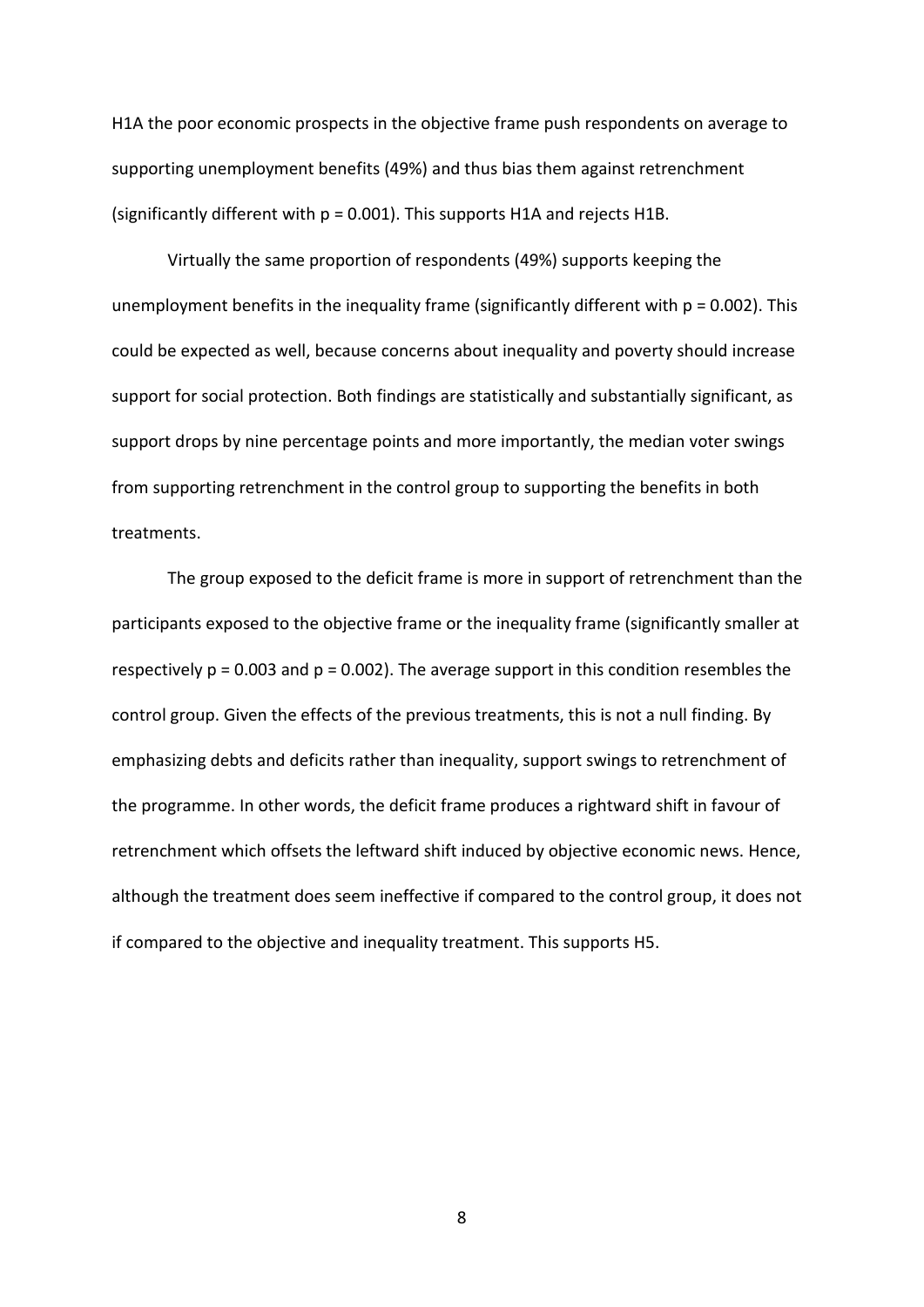

**Figure 1: Proportion of respondents supporting cuts in unemployment benefits for different treatments (with 95% confidence intervals)**

#### **Does income matter for supporting unemployment benefits?**

We present the results of our logistic regression analyses graphically in figure 2 (full tables in appendix). Figure 2 presents the differences in support for retrenchment for different income groups between the control group and the three treatments (marginal effects of the interaction term between income and treatments). We find that the treatment effects differ by income group. In the objective frame support for retrenchment is dramatically reduced among low incomes (significantly different at  $p = 0.001$ ). This verifies H2. Interestingly, participants in the middle-income group were not more receptive for supporting unemployment benefits in the objective frame compared to the control group. However, individuals in the high-income group were less in support of retrenchment in the objective frame (significantly different at  $p = 0.05$ ). In the inequality frame the middle-income group is significantly more in support of maintaining unemployment benefits (significantly different from control group at  $p = 0.04$ ) just like the other two income groups. The differences between the objective frame and the inequality frame are however tiny and therefore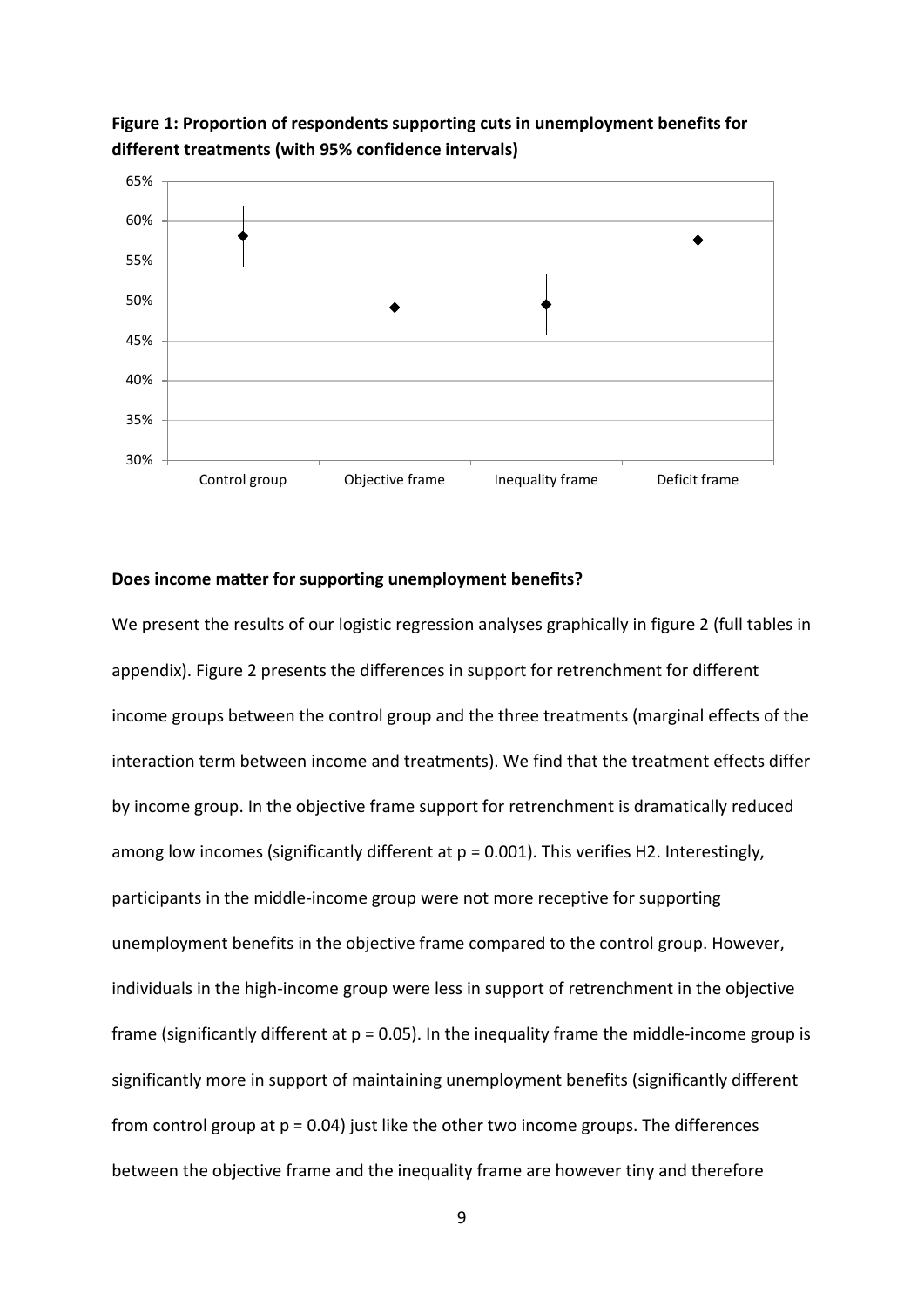inequality aversion does not seem to add to the objective information. Apparently poor economic prospects already activate inequality concerns or demands for insurance among all income groups. Therefore we reject H3.

In the deficit frame we find that all three income groups support retrenchment more than in the objective condition. Most strikingly, low incomes are also susceptible to the right-wing message in the deficit frame and do not show stronger support for unemployment benefits as in the other conditions. This verifies H6. Overall we conclude that self-interest – based on income – has a limited moderating effect on our treatments.





Note: Diamonds represent difference in proportions between a respective income category in the treatment and in the control group.

#### **Do Partisans and Independents Respond Differently to the Same Information?**

It appears from our previous analysis that ideologically biased messages blur class differences. If this is the case, party identification as a heuristic capturing ideological variation should be an influential variable. Indeed, party identification is a powerful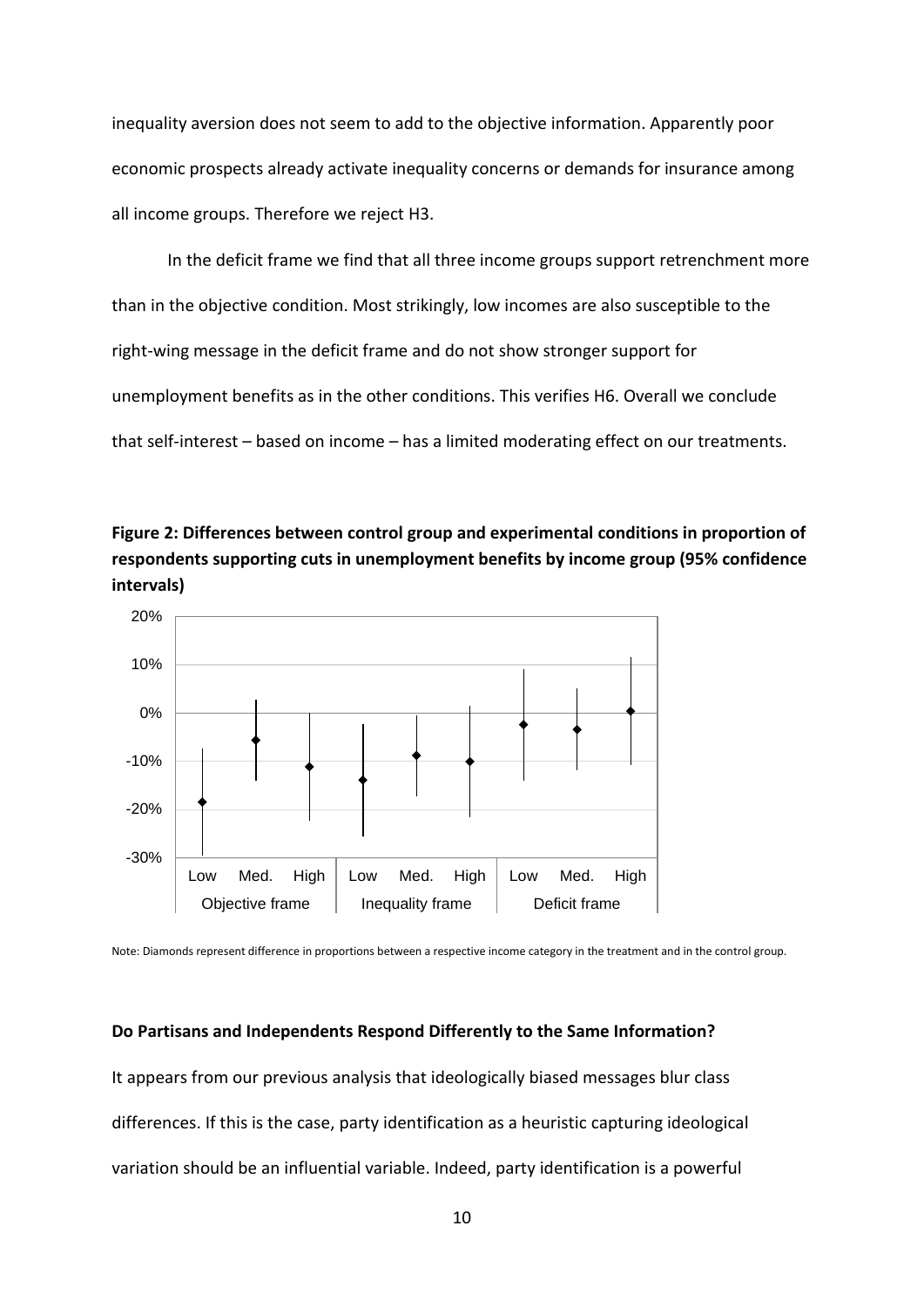moderator of our treatments (Figure 3 – based on the logistic regression appendix table A3). Along the lines of our theoretical argument, independents drive the results when exposed to the objective frame. While they exhibit an almost twenty percentage point difference to untreated independents, no significant effect can be found for partisans of either camp. This supports H7.

In the inequality condition, left partisans can be mobilised against retrenchment, too. As predicted in H4, this group reacts stronger to the inequality frame than to objective information while the additional sentence makes hardly a difference for independents.

The deficit frame is interesting for three reasons. First, it has no effect on left partisans, who seem to ignore the 'right-wing message'. This mirrors the behaviour of right partisans in the inequality condition. Second, it mobilises support for retrenchment among right wing partisans as predicted by H6. In this group the treated individuals show an eight percentage point increase of support (significant only at 90 percent level of confidence). Third, the independents no longer support more unemployment benefits compared to the control group. Our interpretation is that independents have more ideological flexibility which makes them responsive to the deficit frame. In sum, the results support our H4, H6 and H7. Party identification is a strong psychological mechanism filtering economic information with clear effects on economic preferences.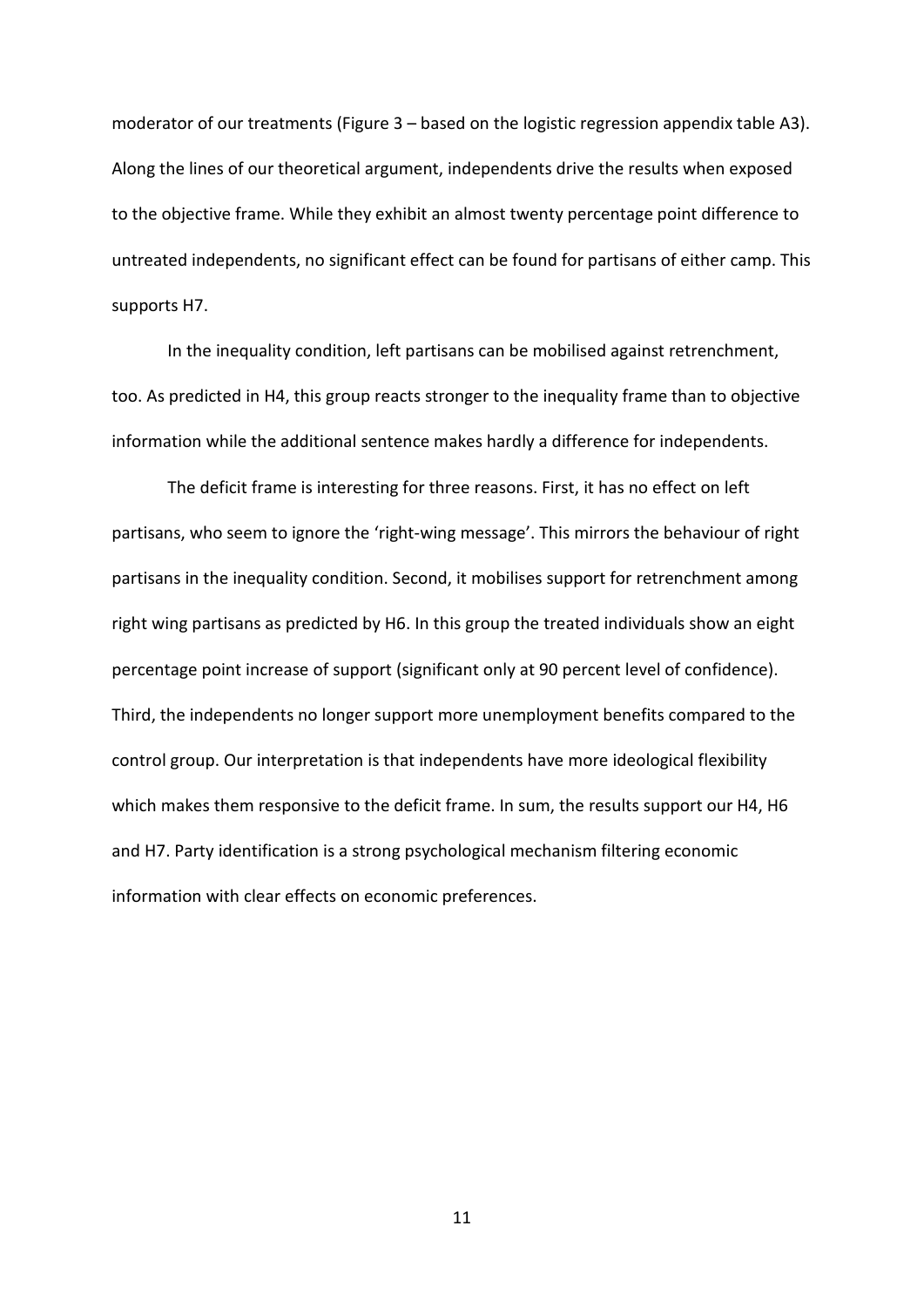**Figure 3: Differences between control group and experimental conditions in proportion of respondents supporting cuts in unemployment benefits by party identification (UK, 95% confidence intervals)**



Note: Diamonds represent difference in probabilities between a respective partisan category in the treatment and in the control group.

#### **Discussion**

This paper demonstrates that poor economic prospects drive support for sustaining generous unemployment benefits rather than increasing support for cut-backs. On a general level, this supports observational studies finding a leftward shift in times of high unemployment and refutes the argument that welfare support is a luxury reserved for good economic times. However, we also showed that it matters crucially how elites frame poor economic prospects. We found that the objective message as well as an emphasis on inequality increase support for unemployment benefits especially among independents and left-wing partisans. However, independents and right-wing partisans shift their support to retrenching unemployment benefits if the poor economic prospects are associated with government debt and budget deficit. Our treatments – in the form of small alterations to the text – even caused a preference shift of the median voter.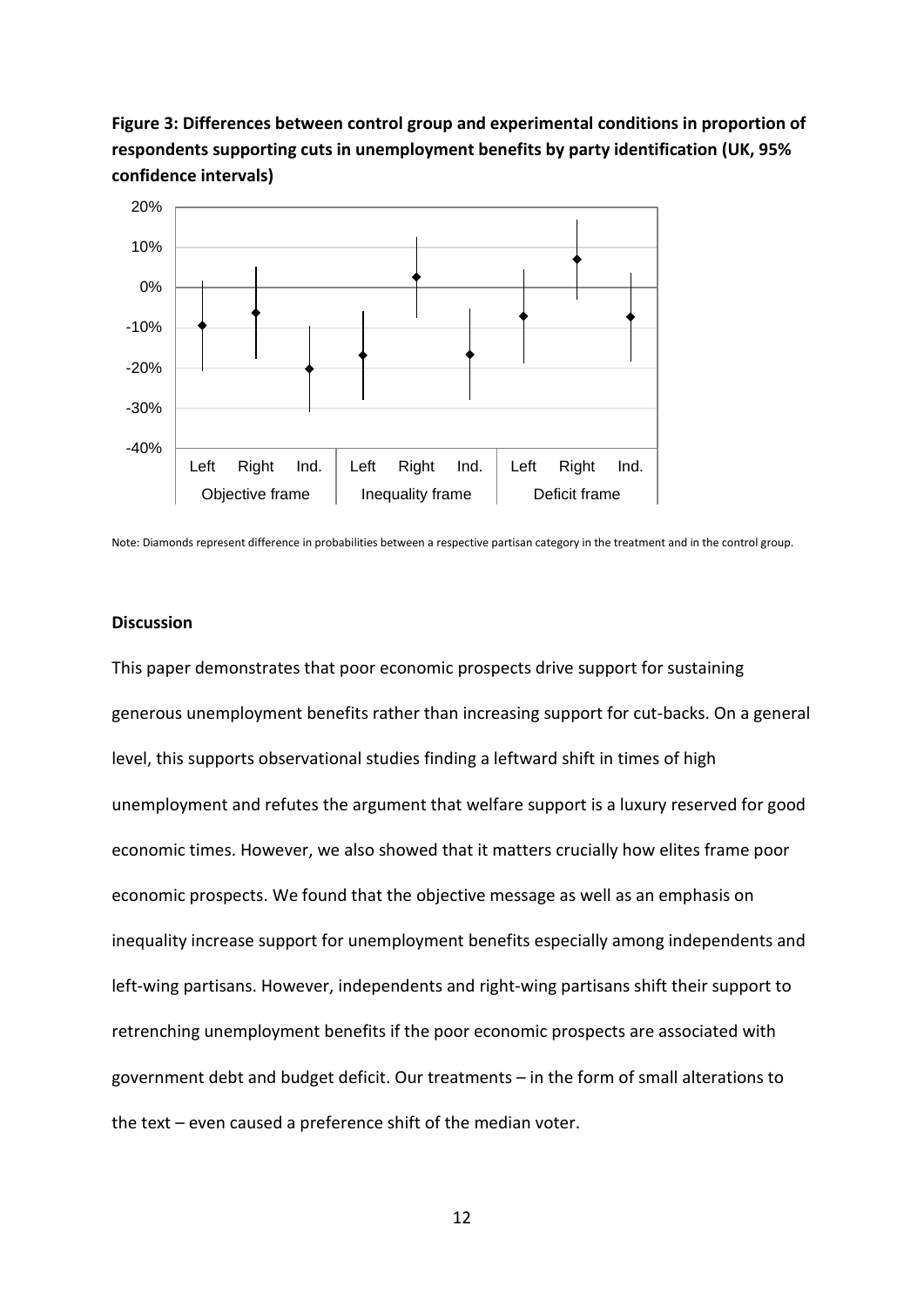Our finding that independents do most of the preference shifting reinforces the model put forward by Kayser and Wlezien (2011) which demonstrates that only nonpartisans engage in economic voting. This implies that partisans tend to ignore economic changes which could lead them to discount their own economic interest. Indeed, selfinterest – based on income differences – had limited explanatory power in our experiment. However, we do acknowledge that self-interest could work through different mechanisms such as risk (Rehm, 2009).

By employing a survey experiment our study solves the problem that observational studies cannot separate the effects of the objective and subjective economy on political preferences. Together with a small but emerging literature (Kangas et al., 2013; Malhotra & Margalit, 2010; Petersen et al., 2012) our study reaffirms the importance of elite framing of the economy and partisanship in shaping preferences for economic policy.

#### **References**

- Blekesaune, M. (2007). Economic conditions and public attitudes to welfare policies. *European Sociological Review*, *23*, 393–403.
- Blekesaune, M., & Quadagno, J. (2003). Public attitudes toward welfare state policies: a comparative analysis of 24 nations. *European Sociological Review*, *19*(5), 415–427.
- Bowles, S., & Gintis, H. (2011). *A Cooperative Species: Human Reciprocity and its Evolution*. *Evolution* (p. 288). Retrieved from http://www.amazon.com/Cooperative-Species-Human-Reciprocity-Evolution/dp/0691151253
- Chong, D., & Druckman, J. N. (2007). A theory of framing and opinion formation in competitive elite environments. *Journal of Communication*, *57*(1), 99–118.
- Druckman, J. N. (2004). Political preference formation: competition, deliberation, and the (ir)relevance of framing effects. *American Political Science Review*, *98*(4), 671–686.
- Durr, R. (1993). What moves policy sentiment? *American Political Science Review*, *87*, 158– 170.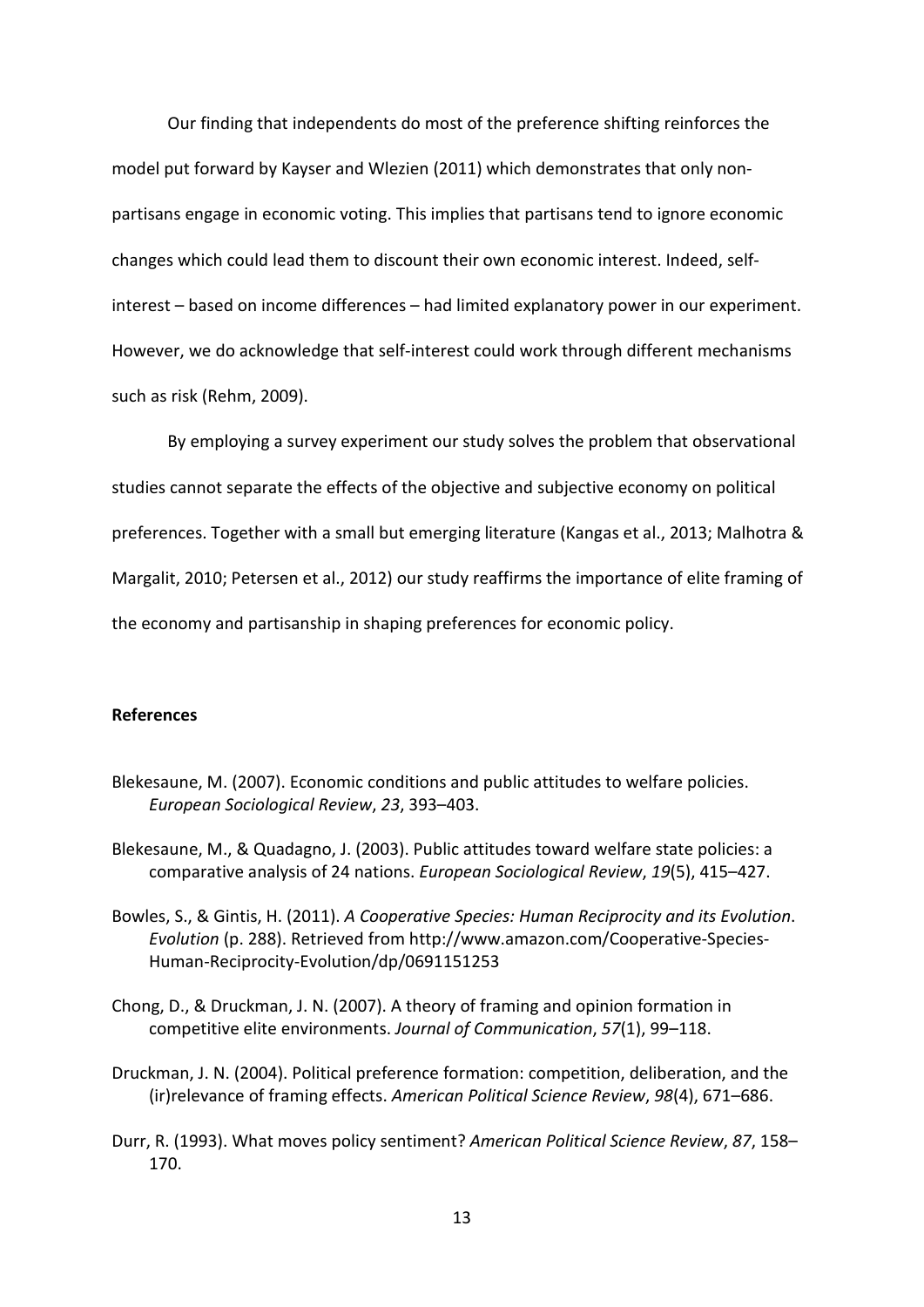- Erikson, R. S., Mackuen, M. B., & Stimson, J. A. (2002). *The Macro Polity.* Cambridge: Cambridge University Press.
- Fong, C. (2001). Social preferences, self-interest, and the demand for redistribution. *Journal of Public Economics*.
- Giger, N., & Nelson, M. (2013). The welfare state or the economy? preferences, constituencies and strategies for retrenchment. *European Sociological Review*.
- Inglehart, R. (1985). Aggregate stability and individual-level flux in mass belief systems: the level of analysis paradox. *The American Political Science Review*, *79*, pp. 97–116.
- Inglehart, R., & Abramson, P. (1995). *Value Change in Global Perspective*. Ann Arbor: University of Michigan Press.
- Kam, C. D., & Nam, Y. (2008). Reaching out or pulling back: macroeconomic conditions and public support for social welfare spending. *Political Behavior*, *30*(2).
- Kangas, O. E., Niemelä, M., & Varjonen, S. (2013). When and why do ideas matter? the influence of framing on opinion formation and policy change. *European Political Science Review*, 1–20.
- Kayser, M. A., & Wlezien, C. (2011). Performance pressure: patterns of partisanship and the economic vote. *European Journal of Political Research*, *50*(3), 365–394.
- Malhotra, N., & Margalit, Y. (2010). Short-term communication effects or longstanding dispositions? the public's response to the financial crisis of 2008. *The Journal of Politics*, *72*, 852–867.
- Petersen, M. B., Sznycer, D., Cosmides, L., & Tooby, J. (2012). Who deserves help? evolutionary psychology, social emotions, and public opinion about welfare. *Political Psychology*, *33*(3), 395–418.
- Rehm, P. (2009). Risks and redistribution. an individual-level analysis. *Comparative Political Studies*, *42*(7), 855–879.
- Soroka, S. N., & Wlezien, C. (2005). Opinion-policy dynamics: public preferences and public expenditure in the united kingdom. *British Journal of Political Science*, *35*, 665–689.
- Stevenson, R. T. (2001). The economy and policy mood : a fundamental dynamic of democratic politics ? *American Journal of Political Science*, *45*, 620–633.
- Taber, C. S., & Lodge, M. (2006). Motivated skepticism in the evaluation of political beliefs. *American Journal of Political Science*, *50*(3), 755–769.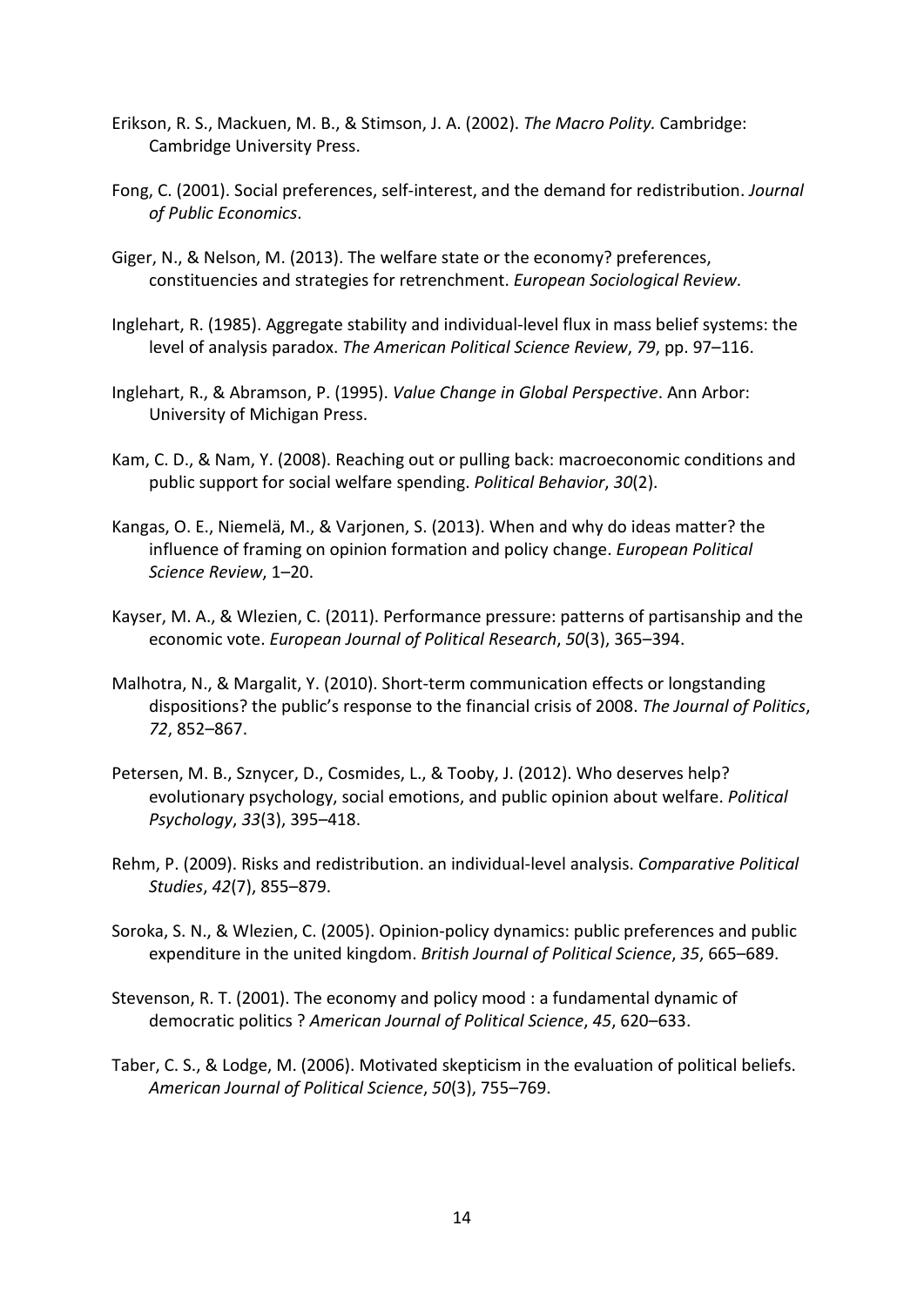#### **Appendix**

For our operationalization of partisanship and income see main text. For education we created a dummy differentiating between respondents that finished university education (1) or not (0). We asked respondents for their gender (0: female, 1: male). Political knowledge is evaluated by means of 3 knowledge questions. First, who is the current chancellor of Germany? Second, who is the secretary-general of the United Nations? Third, who is the prime minister of the UK? Respondents provided open answers, and we were lenient vis-àvis accepting misspelled names as correct (up to 4 errors). We categorized whether respondents had 0, 1, 2 or 3 correct answers. Finally, we also asked respondents' age.

| Policy choice (dv)  | Keep benefits   | Cut benefits   |                |               |
|---------------------|-----------------|----------------|----------------|---------------|
|                     | 1269            | 989            |                |               |
| Treatment           | Τ1              | T <sub>2</sub> | T <sub>3</sub> | T4            |
|                     | 558             | 575            | 565            | 560           |
| Partisanship        | Left            | Right          | Independent    | Other         |
|                     | 617             | 675            | 920            | 46            |
| Income              | Low             | Middle         | High           |               |
|                     | 637             | 1374           | 247            |               |
| Education           | Not uni.        | Uni            |                |               |
|                     | 1242            | 1016           |                |               |
| Gender              | Female          | Male           |                |               |
|                     | 1087            | 1171           |                |               |
| Political knowledge | $0$ q's correct | 1 q correct    | 2 q's correct  | 3 q's correct |
|                     | 69              | 459            | 1035           | 695           |
| Age                 | Mean            | SD.            | Min            | Max           |
|                     | 45.68           | 15.43          | 18             | 91            |

**Table A1. Descriptives per variable (no. of respondents per category).**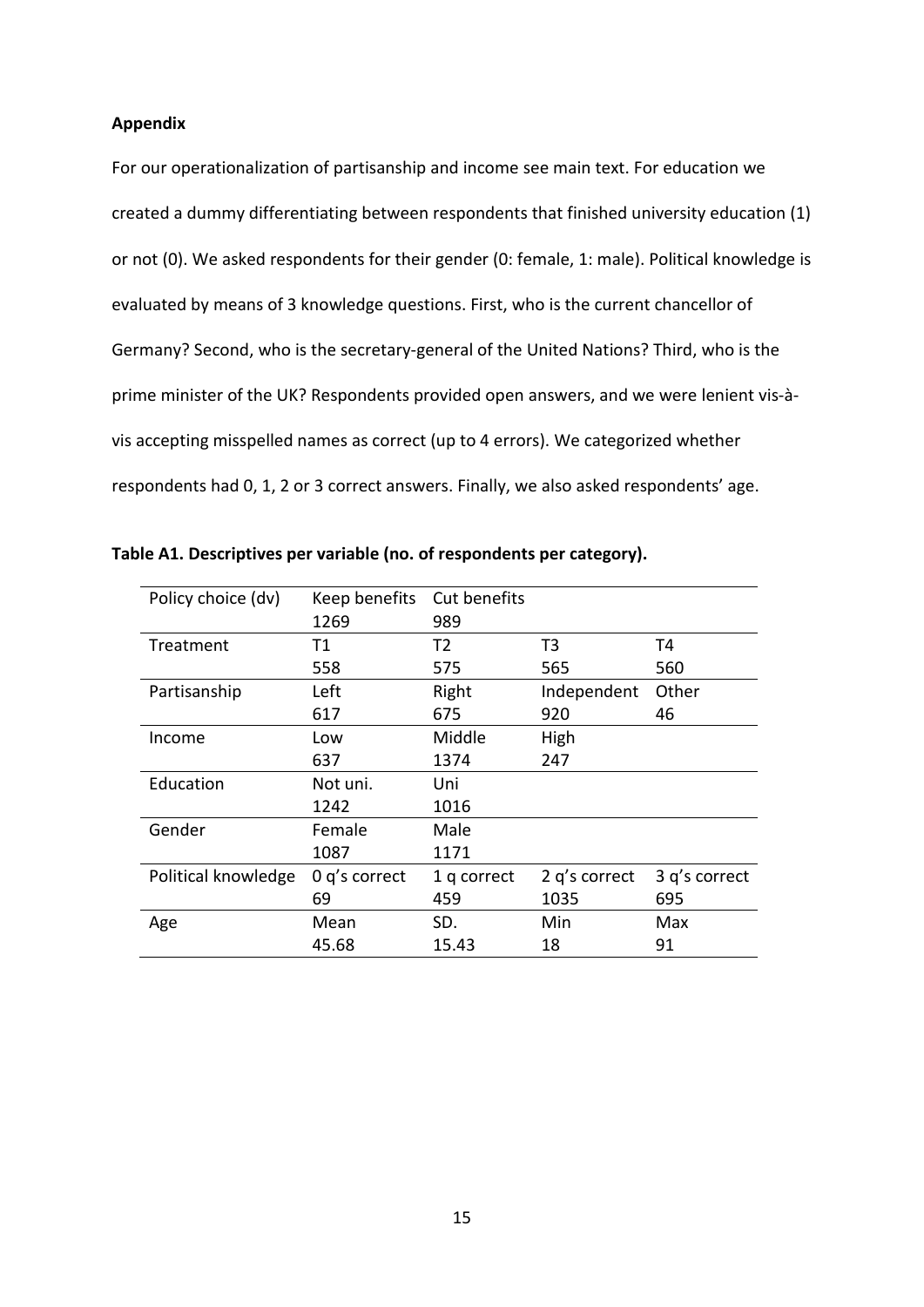|                            | Model 1   |       |
|----------------------------|-----------|-------|
| Treatments (ref = control) | В         | S.E.  |
| T1                         | $-0.866*$ | 0.272 |
| T <sub>2</sub>             | $-0.647*$ | 0.280 |
| T <sub>3</sub>             | $-0.111$  | 0.275 |
|                            |           |       |
| Income (ref = $low$ )      |           |       |
| Middle                     | 0.015     | 0.239 |
| High                       | 0.332     | 0.280 |
| Treatment x Income         |           |       |
| T2 x Middle                | 0.605     | 0.336 |
| T <sub>2</sub> x High      | 0.339     | 0.384 |
| T3 x Middle                | 0.238     | 0.344 |
| T3 x High                  | 0.171     | 0.396 |
| T4 x Middle                | $-0.049$  | 0.340 |
| T4 x High                  | 0.130     | 0.394 |
| University                 | $-0.053$  | 0.105 |
| Male                       | $0.221*$  | 0.103 |
| Age                        | $-0.010*$ | 0.003 |
|                            |           |       |
| Partisanship (ref = left)  |           |       |
| Right                      | $2.404*$  | 0.163 |
| Independent                | $1.028*$  | 0.129 |
| Other                      | $0.916*$  | 0.140 |
| Political knowledge        | 0.009     | 0.056 |
| Constant                   | $-0.343$  | 0.265 |
| N                          | 2258      |       |
| R <sub>2</sub>             | 0.114     |       |
| $*_{p<.05}$                |           |       |

### **Table A2. Regressions with interaction treatment x income**